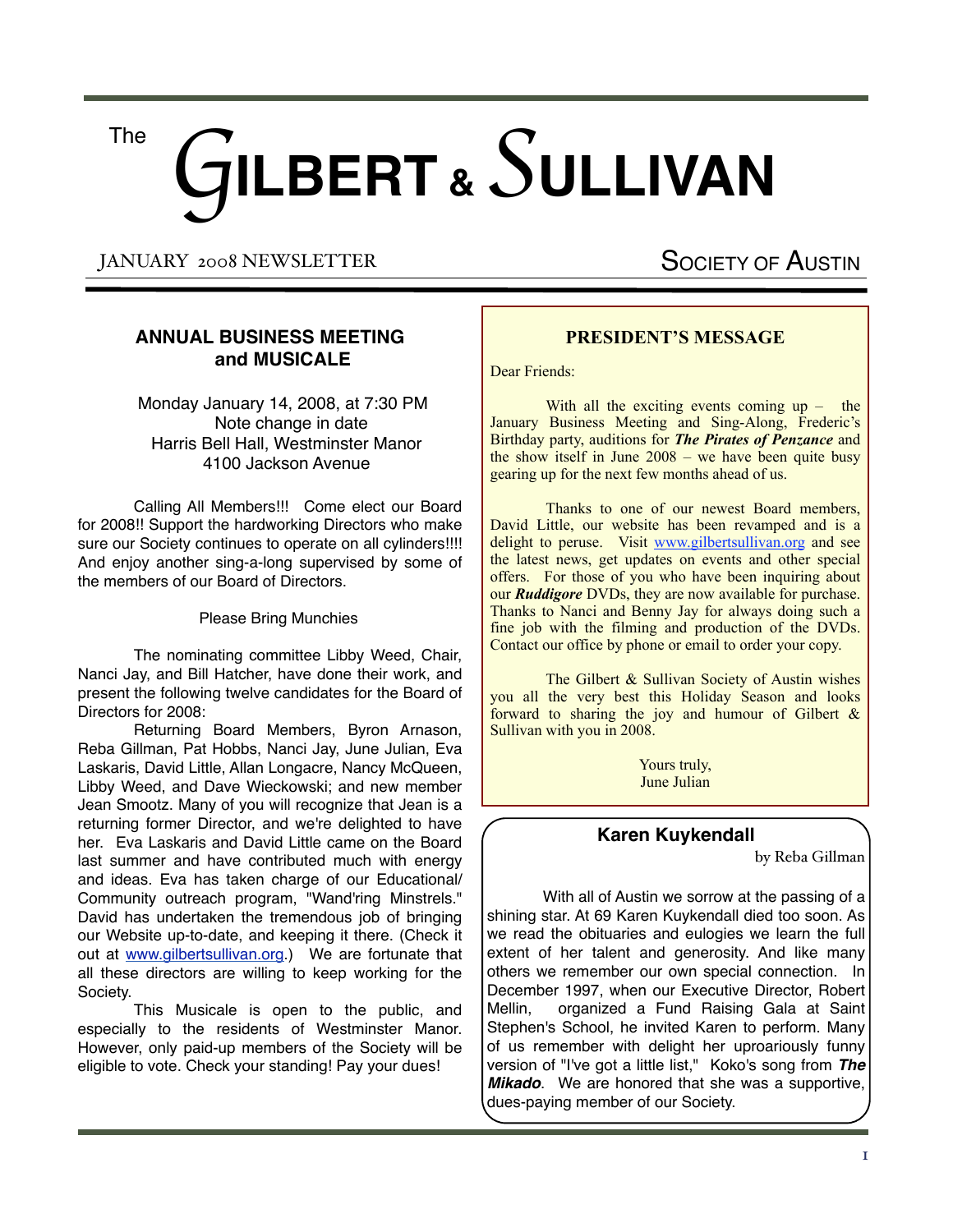# WAND'RING MINSTREL NEWS

 In the past few months, the Wand'ring Minstrels have visited several private functions, including one at the Austin Chapter of the English Speaking Union, an international charity founded in 1918 to promote "international understanding and friendship through the use of the English language." **Frank Delvy** and **Jeffrey Jones-Ragona** (with Donna Delvy as page turner!) brought fun and laughter with the Major General's patter song from *The Pirates of Penzance* and other G&S favorites. Thank you to their President, **Martha Bonner Mille**r, for inviting us to perform for their receptive and delightful group. We thoroughly enjoyed it!

 If you are interested in booking the Wand'ring Minstrels for an upcoming event or educational program, please contact **Eva Laskaris** at (512) 350-4935, or email us at [info@gilbertsullivan.org.](mailto:info@gilbertsullivan.org)

# **News of Members**

**Glay Marie Posch** appeared in *Kismet* on November l, 2, and 3 as a "saucy and fabulous" Lalume. The production by the CyFair College Lyric Opera was held in Cypress, Texas, near Houston.

**Ralph MacPhail, Jr.**, our busy peripatetic Artistic Director, Is pleased to have been invited to direct *The Mikado* in April, 2008, for the Virginia Commonwealth University Opera Theatre in Richmond, VA. This project has special interest for Rafe, since Virginia Commonwealth University is where he obtained his Master of Fine Arts degree in the early 1970's, based on his then new but growing scholarship in the works of Gilbert and Sullivan.



2008 is Leap Year, and, as most of you know, that means it's time to celebrate Frederic's Birthday. This leap year, Frederic's birthday bash and fund-raising gala brings us a unique opportunity to hear many of your favorite Gilbert  $\&$  Sullivan characters as they gather from far and wide to celebrate the paradoxical birthday of one of Gilbert & Sullivan's most beloved character's – that reformed pirate, Frederic, from *The Pirates of Penzance*. With the talents of artistic director **Ralph MacPhail, Jr.** and music director **Jeffrey Jones-Ragona**, **Holton Johnson** as Frederic and many others, it's bound to be a delightful party.

 Frederic's Birthday Bash will be held at 7:30 PM on Friday, February 29 at the Austin Women's Club, 708 San Antonio Street. Tickets can be purchased for \$25 each in advance or for \$30 at the door. Look for more information in the February Newsletter.

# *THE MIKADO*

The Carl Rosa Opera Company's internationally proclaimed production of *The Mikado*  will appear at the Paramount Theatre at 8 PM on Saturday, April 12, and 2 PM Sunday April13. It features the elaborate and breath-taking costumes from the movie *Topsy Turvy*. Purchase tickets on line, or call (866) 4GET TIX (443-8849). These will be sold out performances.



### MEMBER OF THE MONTH

All dues-paying members are eligible to be our "Member of the Month." The "Member" (who is randomly selected) is entitled to receive a CD of our 2005 *Mikado, or* 2006 *HMS*  **Pinafore.** The Member of the Month for this month is:

#### Darrell Word

Congratulations! Please call our office (472-4772) to let us know where we should send your CD.

Deadline for including material in the February Newsletter is January 15, 2008.

**Russell Gregory, Claire Vangelisti, and Frank Delvy in our 2006 production of** *HMS Pinafore.*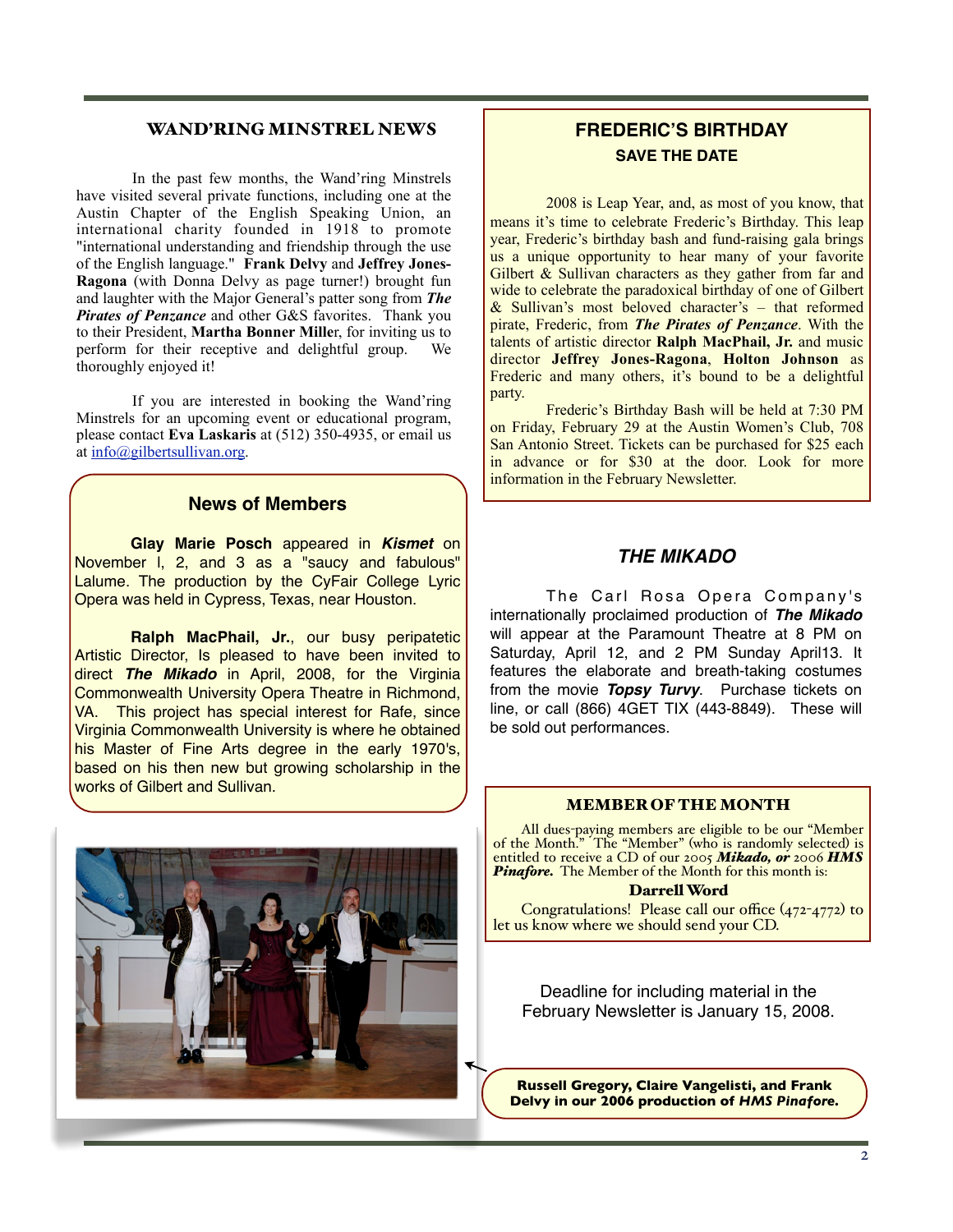#### $\begin{array}{ccc} \textsf{COMMUNITY INVOLVEMENT} \end{array}$   $\begin{array}{ccc} \textsf{COMMUNITY INVOLVEMENT} \end{array}$ program, now known as "The Wand'ring Minstrels." President June greeted us all, and turned affairs over to Eva Laskaris, who not only **IUNITY INVOLVEMENT**

We are most pleased to thank the following donors, whose generators, whose generators, whose generators, whose generators,  $\alpha$ erous support will help make Ruddigore a resounding success!

On Monday May 7, 2007, 24 lucky people gathered in the Jay's comfortable home to enjoy a preview of our revived outreach

performs in the Wand'ring Minstrels but who with Janette Jones was instrumental in creating the show from the opera *Ruddigore*. Eva told

very effective, and apparently involving the children in this way is

John Mast, Nancy McQueen, Gaylon Oswalt, Charles & Diane Radin, Steve & Eve Schwartzman, Larry Shepley, Andrée Sjoberg,

Congratulations! Please call our office (472-4772) to let us know

# **Armadillo Christmas Bazaar** Stanley G. Bullard • Lucian Chimene • Candice

December 14 through December 24. in the Austin Vautier DeLay • Art DiBianca • Frank DiBianca • Convention Center us that the show had been cut down to 40 minutes for presentation to school groups. "Pretend you're 15 years old and have never heard you're 15 years old and have never heard and h Gilbert and Sullivan before," she said. She added that because there

Austin Circle of Theaters (ACOT) ran a booth,  $\bigcup_{m \in \mathbb{N}} P_{m \in \mathbb{N}}$ where we displayed a handsome, large card publicizing our  $\begin{bmatrix} \text{min} \\ \text{Gillman} \end{bmatrix}$ activities. We also participated with over 50 other local | | Naomi Hajght The Hallock Family France  $\frac{1}{2}$  Machines. We also participated that you be strict focal [Naomi Hain because the match of the match of the match of the match  $\frac{1}{2}$  [Naomi Hain because the match of the match of the match of the match of the GiftTIX program. For \$25 you could purchase a ticket to any | Houghton participating event, which you could choose. When Debbie Kei presented to a theater the ticket will be accepted, and the  $\frac{1}{2}$  is a lie and the line will be accepted, and the latter will apply to ACOT and receive \$25. We were  $\frac{1}{2}$  Ms. Mary *i* delighted to be part of this community opportunity. were only four singers in the production, they ask for volunteers from the audience to fill other parts, which the children love. From the children love. From the children love. From the children love. From the children love. From the children love. From the children love. From the child  $\overline{\phantom{a}}$  write we  $\overline{\phantom{a}}$  $\alpha$ untures.  $\frac{W}{Q}$  who we have generated generations and  $\frac{W}{Q}$  in the last  $\frac{W}{Q}$  or  $\frac{W}{Q}$ volunteer was Gaylon Oswalt (pianist Lynda)  $\frac{\mu_{\text{a}}}{\text{a} \text{a} \text{b} \text{c} \text{c} \text{c} \text{c} \text{c} \text{d}}$  $\frac{1}{\sqrt{1+\frac{1}{\sqrt{1+\frac{1}{\sqrt{1+\frac{1}{\sqrt{1+\frac{1}{\sqrt{1+\frac{1}{\sqrt{1+\frac{1}{\sqrt{1+\frac{1}{\sqrt{1+\frac{1}{\sqrt{1+\frac{1}{\sqrt{1+\frac{1}{\sqrt{1+\frac{1}{\sqrt{1+\frac{1}{\sqrt{1+\frac{1}{\sqrt{1+\frac{1}{\sqrt{1+\frac{1}{\sqrt{1+\frac{1}{\sqrt{1+\frac{1}{\sqrt{1+\frac{1}{\sqrt{1+\frac{1}{\sqrt{1+\frac{1}{\sqrt{1+\frac{1}{\sqrt{1+\frac{1}{\sqrt{1+\frac{1}{\sqrt{1+\frac{1$ characters, but never uttered a sound himself. Surprisingly this was  $\mathbf{S}$ 

# **First Night Austin 2008**<br>
Weaver

On Monday, December 31, 2007 HEB sponsored Wedver • Patricia Wedver a New Year's Eve Celebration of the Arts at the Austin City and May Year's Eve Celebration of the Arts at the Austin City Hall Chambers. 301 West 2nd Street. Urging community | **Borgers and Michael Michael Borgers** We are grateful to our n participation in this family oriented, no alcohol event, HEB altogether trustworthy, Richard Dauntless, a delightful short version We are grateful to our media sponsors, altogether trustworthy, Richard Dauntless, a delightful short version showed significant support of the important place the arts KMFA 89.5 **INCHER CRYSTING** With Janette Jones playing both Dame Hannah and Mad Margaret, Eva Laskaris as sweet Rose Maybud, David Fontenot as Sir Despard and Old Adam, and Michael Borysow as the dashing, but not

If lives.<br>Our Society is honored that an important part of the **the set of the very set of the very set of the very set** program was supplied by our friends and members. The  $\frac{1}{\sqrt{2\pi}}$  and the sepped in the sulfunction in the substitution  $\frac{1}{\sqrt{2\pi}}$ **Martha MacDonald** (who plays the Clarinet in our **that is the Cultural Martha MacDonald** (who plays the clarinet in our **that. This project is funded** natitie mass share (the plays the statified in Sat<br>
performance orchestra), provides the program "Moonstruck | | subborted by Midnight." The performers are **June Julian** and **Claire Vangelisti**, Sopranos, and **Martha Dudgeon**, Piano. Eva then international David Formation Contents in the Pirate King's Second David Formation Contents in the Pi lead in we find the finished up and we find the single up and we find the single single up and wonder the single of the single single single single single single single single single single single single single single sing  $\frac{1}{\sqrt{2}}$ 

Take notice that in February 2008, we will have **the state of the state up all single vertex** Texas Commission on the another opportunity to hear this group perform: at 8 PM on  $\parallel$  TEXAS and an award by the N Friday, February 8 at the First Presbyterian Church, 8001  $\vert$  |  $\vert$  | Endowment for the Arts **Those, February 6 at the First Fresbytehan Church, 6001**<br>Mesa Drive; and at 3 PM on Sunday, February 10 at the University Presbyterian Church, 2203 San Antonio | \<br>Chrest Street. talented audience. Many thanks to our welcoming hosts, Benny and the University of the University of the University of the University of the University of the University of the University of the University of the Universit Kathe Gille Gregory, Len Barbara, Len Barbara, Russell & Rebassell & Repart of the Russell of the Russell of the Russell of the Russell of the Russell of the Russell of the Russell of the Russell of the Russell of the Russ & Nancy Jay, June Julian, Chris Laskaris, Allan & Barbara Longacre, more flexible schedule. He reports that the two ElderHostel summer Katy Fontenot, Len & Reba Gillman, Russell & Kay Gregory, Benny

# **Contributors to Ruddigore 2007**

adillo Christmas Bazaar Me wish to express our thanks to the following donors,<br>
resounding success!<br>
Clark • Clark • Clark • Clark • Douglas & Younner & Younglas & Younglas & Younglas & Younglas & Younglas & Young instrumental in creating the show from the opera *Ruddigore*. Eva told **tmas Bazaar had been cut down to 40 minutes for presentation** to 40 minutes for presentation to 40 minutes for school groups. "Presounding success!" Stanley G. Bullard • Lucian Chimene • Candice ring donors,<br>**iddigore** a Yvonnes

resounding success:<br>Charles Antonie • Richard L. Black • Stanley G. Bullard • Barbara I emper 24. In the Austin Charles Allionie • Nichard L. Black • Stanley G. Bullard • Burbard Center **Carol Center** Carol & Patricia **Davidson • Marion Wier DeFord • Douglas & Yvonne Vautier Carol Whiter Deford • Douglas & Yvonne Vautier** *DeLay • Frank DiBianca • Jewell Ellis • Charlotte Flynn in memory of Bill Flynn • Carol Whitcraft Fredericks • Len & Reba Gillman • David & Roslyn Gutman • Cecil Hale • William &*  **Naomi Haight • The Hallock Family, Enid, Chris & Gary • Tom &** arts organizations, in their | Barbara Hamff • James A. & Mary Hitt • Dudley & Mari ans organizations, in their and Barbara Hamff • James A. & Mary Hitt • Dudley & Mari<br>Juld purchase a ticket to any **Bullet Allandate Benny & Nanci Lynda**'s Manci Jay • Blain & *Debbie Keith • Layton B. Keith, Jr. • Donald & Mary Lindholm •*  ou could choose. When Debbie Keith • Layton B. Keith, Jr. • Donald & Mary Lindholm • **but non-speaking in the very import** Norman & Emilia Martin • Col. George & Nancy McQueen • **Provident** • Col. Scorge & Nancy McQueen • of will be accepted, and the **industry of Morman & Emilia Martin •** Col. George & Nancy McQueen • **in the show of the seeder of the shows** of the show of the show of the show of the show of the show of the show of the show **a** receive sesting we were with the stock of the stock of the stock of the stock of the stock of the stock of the sum of the stock of the stock of the stock of the stock of the stock of the stock of the stock of the stock **Seelhorst • Katharine Shields • Andrée Sjoberg • Susan intervent in Shields • Andrée Sjoberg • Susan** *Spruance • Patricia Spurr • Becky Blake Stewart • Eileen Crain Sullivan • Jill Thomas • William R. Trutna • Mary & William Weaver • Patrica Wedel • Michael & Libby Weed • M. Wayne*  2007 HEB sponsored | Wilson • Cleve H. Tandy Foundation Seemorst • Radianne Smeras • Andree Sjoberg • Susan<br>Spruance • Patricia Spurr • Becky Blake Stewart • Eileen Crain  $f_{\text{cyc}}$  (ACOT) ran a booth  $\parallel$  DeLay • Frank DiBianca • Jewell E  $\frac{1}{2}$  and self-conscious group in  $\frac{1}{2}$  memory of Bill Flynn  $\cdot$  Carol Whitcraft c rvonne vauuer<br>arlotte Flynn in  $\frac{dS}{dt}$  • Len & Reba 1ary & William |<br>ed. • M. Wayne |  $\begin{bmatrix} \n\text{S} & \text{S} & \text{S} & \text{S} \\
\text{S} & \text{S} & \text{S} & \text{S} \\
\text{S} & \text{S} & \text{S} & \text{S}\n\end{bmatrix}$ 



program, now known as "The Wand'ring Minstrels." President June

*We are grateful to our media sponsors News8 Austin and KMFA 89.5*



Weed • M. Wayne Wilson



**Eva the Sultan and Claire Austin through the Cultural Arts** *Reserved Austin through the Cultural Arts* **<b>***Representation the Cultural Arts This project is funded and supported in part by the City of Division and by a grant from the Texas Commission on the Arts and an award by the National Endowment for the Arts which believes that a great nation deserves great art.*

#### **MEMBERSHIP FORM** featuring **Patience 23 – 28, 2007. September 23 – 28, 2007. Second is the usual oscillator of usual charles & Dianeer 23, 2007. Second is the usual charles of usual charles**  $\alpha$  $\overline{\phantom{a}}$  ,  $\overline{\phantom{a}}$  ,  $\overline{\phantom{a}}$  ,  $\overline{\phantom{a}}$  ,  $\overline{\phantom{a}}$  ,  $\overline{\phantom{a}}$  ,  $\overline{\phantom{a}}$  ,  $\overline{\phantom{a}}$  ,  $\overline{\phantom{a}}$  ,  $\overline{\phantom{a}}$  ,  $\overline{\phantom{a}}$  ,  $\overline{\phantom{a}}$  ,  $\overline{\phantom{a}}$  ,  $\overline{\phantom{a}}$  ,  $\overline{\phantom{a}}$  ,  $\overline{\phantom{a}}$

We encourage you to join our Society. If you are a member, please check your membership renewal on the top of the mailing label.<br>I If expired or near expiration, your membership needs to be updated! To correct your address, renew your membership, or become a member, complete this form, and mail it to us with your check, payable to "GSSA", or call to join (512) 472-4772 (GSSA). and Libby Weed; and performers Lynda Oswalt, Piano; Eva Laskaris,  $\sum_{n=1}^{\infty}$  Soprano;  $\sum_{n=1}^{\infty}$ Note: Avery good time was had by all. It is too bad that unusually r members up needs to be updated; to correct your address, renew your model is to consider the procedure of the consideration of the consideration of the consideration of the consideration of the consideration of the consi  $\frac{1}{2}$  Soprano; The Internal Borgano; Tenor;  $\frac{1}{2}$  and D  $\frac{1}{2}$  and  $\frac{1}{2}$  and  $\frac{1}{2}$  and  $\frac{1}{2}$  and  $\frac{1}{2}$ Sessions in Connecticut have been rescheduled for a less hot and hu- $\sup_{\Omega}$  or become a  $\mathcal{B}^{K}$ 

Please check a membership category: **Name Name** 

 $\div$ Individual (\$20-\$29) some people did not get their Newsletter until after the event.

⟡Family/Group (\$30-\$49)

 $\Diamond$ Patron (\$50-\$99)

→Grand Duke or Duchess (\$100-\$249) E-mail address  $\overline{p}$  dues-paying members are eligible to be our  $\overline{p}$ 

 $\Diamond$ Major General (\$250-\$499)  $\downarrow$   $\lozenge$  Ma

⟡Pooh-Bah (\$500-\$999)  $\rightarrow$  Poo

⟡Pirate King (\$1000-\$2499)

 $\Diamond$ Savoyard (\$2500 & up) scores, vocal scores, and orchestrations of *Trial by Jury* and *H.M.S.* 

# Name\_\_\_\_\_\_\_\_\_\_\_\_\_\_\_\_\_\_\_\_\_\_\_\_\_\_\_\_\_\_\_\_\_\_\_\_\_\_\_\_\_\_\_\_\_\_\_\_\_\_\_

 $Address$  and  $Address$  and  $Address$  and  $Cov(0, 1)$  is too bad that unusually and  $Cov(1)$  is too bad that unusually and  $U(1)$  is too bad that unusually and  $U(1)$  is too bad that unusually and  $U(1)$  is too bad that unusually and  $U(1$ 

sessions in Connecticut have been reschedung for a less hot and human reschedung for a less hot and human reschedung

State\_\_\_\_\_\_\_\_\_\_\_\_\_\_\_\_\_\_\_\_\_\_\_\_\_\_\_\_\_\_\_\_\_\_\_\_\_\_\_\_\_\_\_\_\_\_\_\_\_\_\_\_  $(\mathfrak{d}_3 \circ \mathfrak{d}_4)$  State slow delivery of the May Newsletter reduced the May Newsletter reduced the attendance, because the attendance, because  $\mathcal{L}$ 

 $9)$  **Phone Phone Phone Phone** *Phone* **Phone** *Phone Phone Phone Phone Phone Phone Phone Phone Phone Phone Phone Phone Phone Phone Phone Phone Phon* 

E-mail address\_\_\_\_\_\_\_\_\_\_\_\_\_\_\_\_\_\_\_\_\_\_\_\_\_\_\_\_\_\_\_\_\_\_\_\_\_\_\_\_\_  $\sum_{i=1}^{N}$   $\sum_{i=1}^{N}$   $\sum_{i=1}^{N}$   $\sum_{i=1}^{N}$   $\sum_{i=1}^{N}$   $\sum_{i=1}^{N}$   $\sum_{i=1}^{N}$   $\sum_{i=1}^{N}$   $\sum_{i=1}^{N}$   $\sum_{i=1}^{N}$   $\sum_{i=1}^{N}$   $\sum_{i=1}^{N}$   $\sum_{i=1}^{N}$   $\sum_{i=1}^{N}$   $\sum_{i=1}^{N}$   $\sum_{i=1}^{N}$   $\sum_{i=1}^{N}$ 

 $Employer$   $\qquad \qquad$   $\qquad \qquad$   $\qquad \qquad$   $\qquad \qquad$   $\qquad \qquad$   $\qquad \qquad$   $\qquad \qquad$   $\qquad \qquad$   $\qquad \qquad$   $\qquad \qquad$   $\qquad \qquad$   $\qquad \qquad$   $\qquad \qquad$   $\qquad \qquad$   $\qquad \qquad$   $\qquad$   $\qquad \qquad$   $\qquad$   $\qquad$   $\qquad$   $\qquad$   $\qquad$   $\qquad$   $\qquad$   $\qquad$   $\qquad$   $\qquad$   $\qquad$ 

 $\circ$ -\$999) have in the system predictions of intervals of intervals  $\bullet$  introductions of intervals of intervals of intervals  $\bullet$ 

ed) is entitled to receive a CD of our 2005 *Mikado*. The Member

 $2555$  year company match conducted.  $\rightarrow$  The projection of  $\rightarrow$  The projections, and  $\rightarrow$  The projection of  $\rightarrow$  The projection of  $\rightarrow$  The projection of  $\rightarrow$  The projection of  $\rightarrow$  The projection of  $\rightarrow$  The projection  $\hat{h}$  $\gamma$  **t**  $\alpha$  has to volument. The interests

 $\overline{\phantom{a}}$  , and the contract of the contract of the contract of the contract of the contract of the contract of the contract of the contract of the contract of the contract of the contract of the contract of the contrac

We are proud to list our members in our programs, but if you would prefer NOT to be listed in our programs, please check here: $\diamond$ **Theresa Wilson**

**ElderHostel — Incarnation Center, Connecticut**

We are pleased to receive funding from the City of Austin under the Cultural Arts Division and by a grant from the Texas Commission on the Arts.

We are grateful to our media sponsors,

These names and those of additional donors will be recognized

more flexible schedule. He reports that the two ElderHostel summer

*The Big Three*, October 7 – 12, 2007. For more information address Rafe directly through his email: RMacPhai@Bridgewater.Edu.

**Rafe to Serve on Gilbert & Sullivan Board**  Ralph MacPhail, Jr., Professor of Theatre and Communication Studies  $\equiv$  Bridgewater College, has been invited by Brothers Limited of Williamstown, MA, to serve on its editorial board for the critical edition of the operas of Gilbert and Sullivan. According to the invitation, "Members are from time to time called upon for advice, asked to assist editors by providing copies of source material they may have in their files, and given preliminary versions of introductions, source descriptions, appendices, etc. to review." The project, which has been under way for over three decades, has published critical full scores, vocal scores, and orchestrations of *Trial by Jury* and *H.M.S.* 

now that Ralph MacPhail, Jr. is retired he can work on a can work on a can work on a can work on a can work on<br>In the can work on a can work on a can work on a can work on a can work on a can work on a can work on a can w